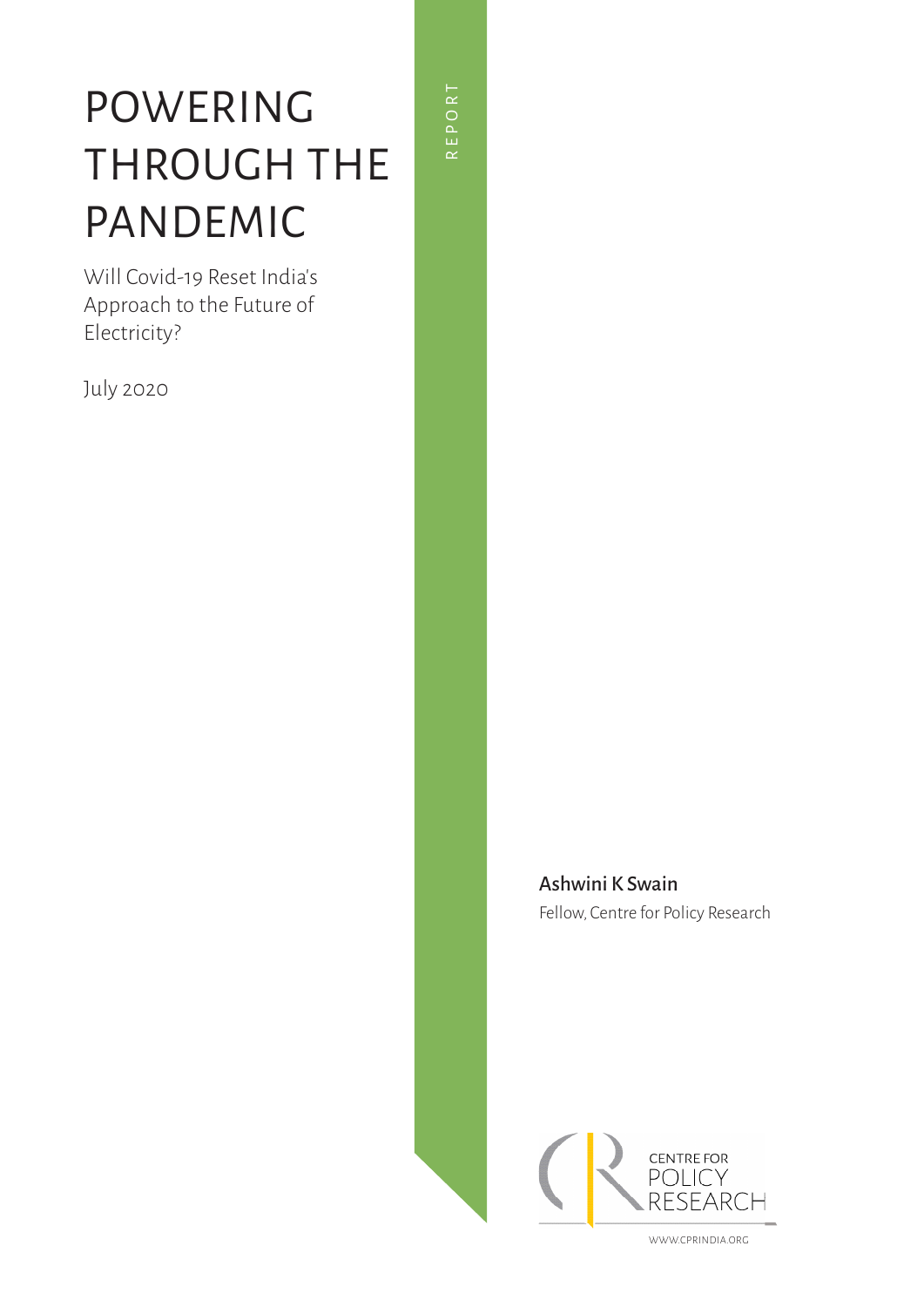## **TABLE OF CONTENTS**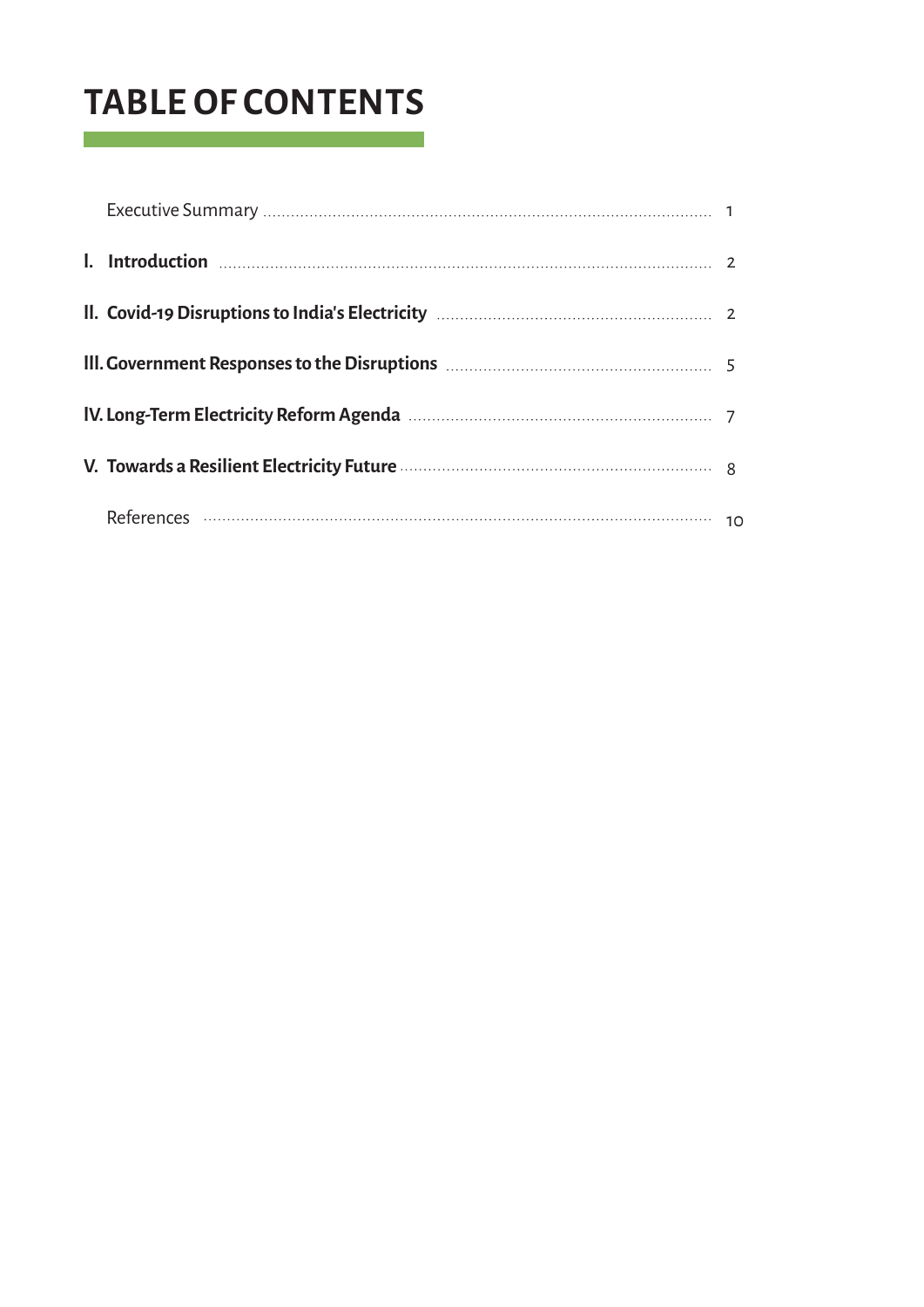### **Executive Summary**

While being at the threshold of 21<sup>st</sup> century transitions, India's electricity sector continues to grapple with  $20<sup>th</sup>$  century challenges like operational inefficiencies, unreliable supply, access challenges, theft, non-payment and distressed finances. The Government of India has committed to long-term goals of energy access security for all and electricity transition to cleaner sources. The disruption caused by the Covid-19 (novel coronavirus) pandemic are consequential for both. While exacerbating the existing weaknesses in the sector, the pandemic could also affect the trend toward an electricity transition.

Against this backdrop, this report is an attempt to understand the impact of the pandemic on India's electricity, government responses, and thus, suggest a structural approach to building a resilient electricity future. We find that the Covid-19 caused disruptions in the electricity sector are pervasive and have alarming secondary effects and long-term consequences. If not addressed strategically, these impacts risk India's long-term electricity goals. While the Central and state governments have been swift to recognise the disruptions, the responses fall short of a strategic approach. The band-aid approach, focused on fixing existing patterns in the sector, appears inadequate to challenges. Ironically, the long-term electricity reform agenda – proposed in major legislative and policy amendment proposals from the Centre – shaped in times of a pandemic has failed to internalise the challenges thrown-up and insights gained from the Covid-19 experience.

The report argues that the combination of Covid-19 disruptions, technological driven cost reductions in renewable energy, and the longstanding financial and governance problems of the sector combine to create a 'critical juncture' for the sector- a moment to envision a new and alternative configuration of technology, institutions and politics that could transform Indian electricity. While this a long-term and complex conversation, the report suggests two illustrative pathways toward these goals.

#### Electricity as an instrument of a productive and resilient rural economy:

A resilient electricity future necessitates an alternative approach to electricity access security that enables a shift from subsidising minimal welfare through electricity to enhancing productivity by subsidising fixed costs for clean energy infrastructure to the poor. Below are two options that can reinforce each other.

- Drive a shift away from 'redistributive welfarism' (that prioritises subsidised tariffs for the poor while compromising on the quality of service) to 'productive power' that empowers and enables the poor to pay for better quality service through productive use of electricity
- Shift away from recurring and inevitably rising tariff subsidies to one-time clean energy infrastructure support for targeted beneficiaries and incentivise productive use of electricity.

#### Electricity transition for productive recovery:

In planning post-Covid-19 recovery, India needs a strategic approach that treats the electricity transition as a catalytic force for rebooting the economy while redirecting electricity in the direction of more resilience. Below are three steps in that direction.

- Promote domestic manufacturing of clean energy equipment based on a broad strategy that adopts a green industrial policy approach, supports innovation and addresses distributive questions.
- Seek opportunities to accelerate retirement of old  $\overline{\mathbb{R}}$ and inefficient coal-fired plants through a timebound strategy based on adequate consideration of economic, environmental and political consequences.
- Consider the costs and risks associated with fossil fuel in energy planning, and strategically use tax and subsidy instruments to keep clean energy cost competitive against fossil energy.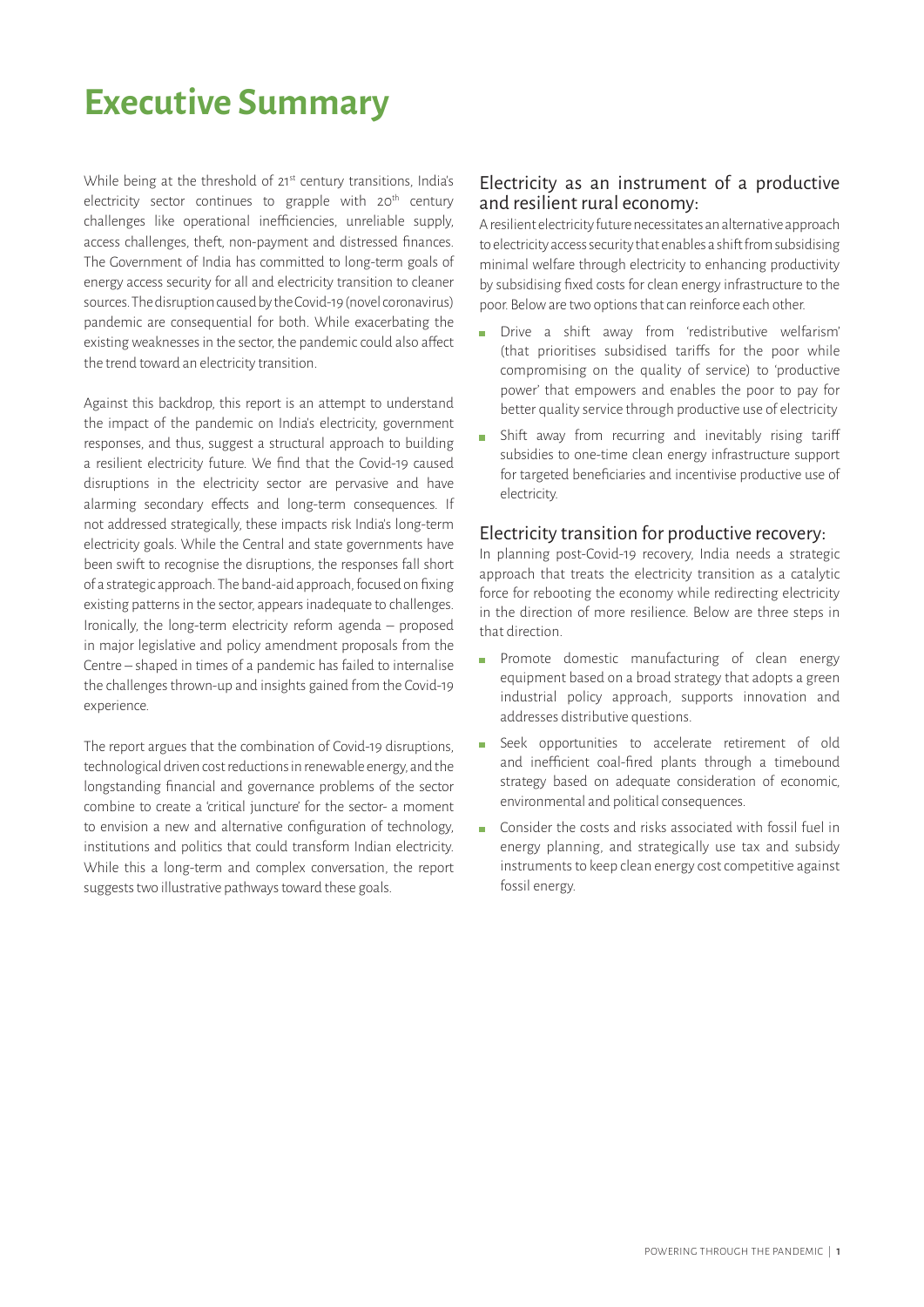## **I. Introduction**

The Covid-19 (novel coronavirus) pandemic reinforces the importance of reliable electricity access. Electric power not only underpins the essential services that sustain the social order, but also builds our individual preparedness amidst the lockdown. Ironically, even as electricity makes us more resilient, electricity systems are also vulnerable to the pandemic. Efforts to flatten the Covid-19 curve are shaking the existing foundations of the electricity system.

Despite decades of public spending and reform interventions, India's electricity system remains beset with chronic problems. Persistent sector inefficiencies not only continue to be a drain on the state exchequer, but also compromise the quality of this essential service for citizens and businesses. Can India's ailing electricity sector power through this pandemic? Existing cracks in the system are likely to multiply under the pressure of Covid-19 itself as well as the pressures from emergency measures taken to contain the spread of the pandemic. Will the ensuing short-term needs topple India's long-term electricity priorities? As the pandemic keeps spreading and government responses are evolving, the aftermath of India's electricity system remains unpredictable.

This report seeks to understand these 'predictable unpredictabilities', draw insights from the pandemic experience and suggest a structural approach to stay on course to meet long-term electricity priorities. Section II analyses immediate vulnerabilities of the sector and likely consequences. Section III provides an assessment of government interventions to mitigate the effects of Covid-19. Section IV discusses the long-term electricity reforms in the current context. The final section suggests a structural approach to fast forward positive reforms in the sector, and thus, make electricity more resilient.

### **II. Covid-19 Disruptions to India's Electricity**

As we stare down the pandemic, economic activities are experiencing a downdraft and existing patterns are being disrupted. Electricity, a key input for most economic activities, is no exception. Unlike in other major economies, India's electricity continues to grapple with 20th century problems even while making 21<sup>st</sup> century transitions. The central government has committed to long-term goals of energy access security and electricity transition to cleaner sources. Covid-19 caused disruptions are consequential for both (Fig 1).

First, Covid-19 responses, requiring social and physical distancing, has impaired electricity system operations at the consumer interface end. Electricity distribution utilities (discoms) are unable to bill their consumers and collect revenue, though they are required to supply regularly and pay to upstream suppliers. The drop in discoms' collection rate is estimated to be on the order of 70-80%, resulting in a liquidity crunch.<sup>1</sup>

The chances of recouping electricity dues from consumers after the lockdown are uncertain. Since accumulated bills would be beyond the means of the poorest, widespread non-payment and demand for bill waiver are likely outcomes. Considering the economy is staring at a recession, recovery from business consumers could remain below expectation.<sup>2</sup> While discoms would resort to discretionary supply disruptions to cope with the liquidity crunch, enforcing recovery may push the poor off the grid. Without suitable government interventions, energy access may be threatened.

Second, a dramatic reduction in service and industry sectors during the lockdown has caused plummeting electricity demand globally. In India, power demand dropped about 25% nationally; and states have reported varied load swings. While industrial states reported high drops (e.g. about a third in Gujarat and more than a quarter in Maharashtra), less industrialised states (Bihar, Uttar Pradesh and West Bengal)

<sup>1</sup> Several states have sought the Centre's assistance to mitigate the liquidity crisis (ANI, 2020; Raghavendra, 2020).

<sup>2</sup> Consumers' resistance to provisional (allegedly inflated) bills (Chandrashekhar, 2020; CNBC-TV18, 2020; Mishra, 2020a) and demands for bill waiver (Express News Service, 2020; Mishra, 2020b) are being mobilised across consumer categories in several states.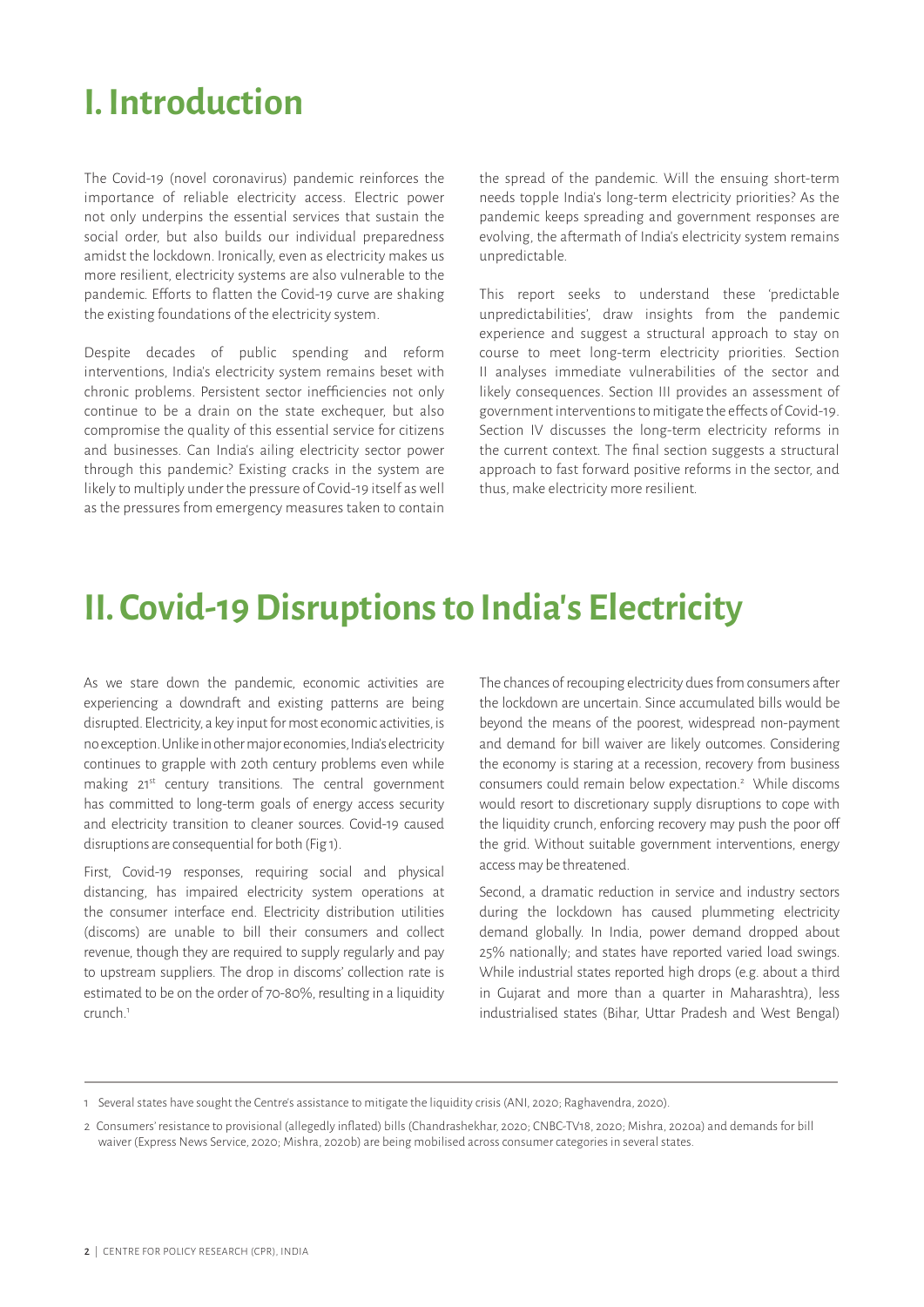



CONSEQUENCES

IMMEDIATE VULNERBILITIES CONSEQUENCES **IMMEDIATE VULNERBILITIES**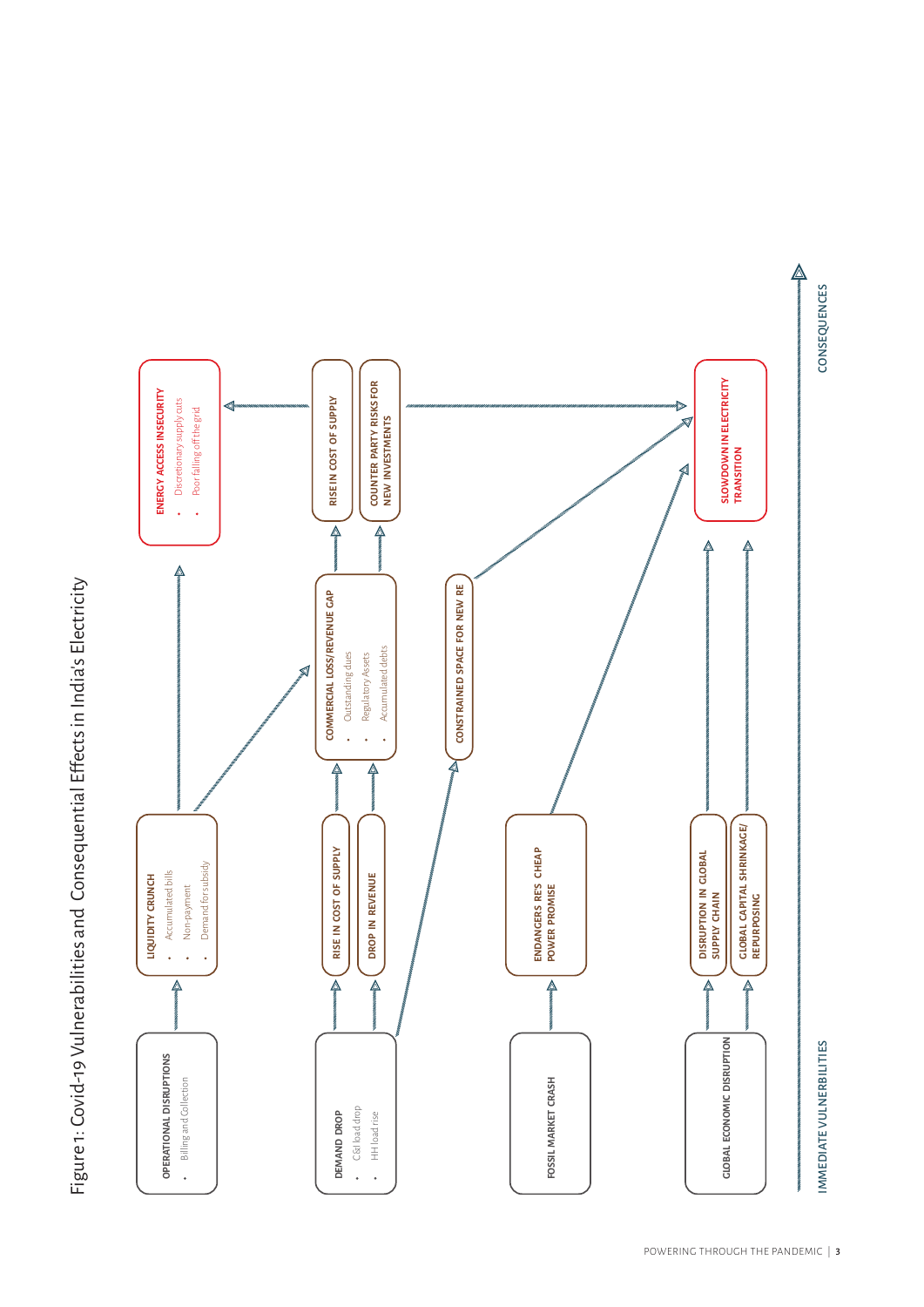experienced marginal gain in demand (KPMG, 2020). This could be attributed to a surge in household load and/or longer duration of supply, implying a higher drop in commercial and industrial (C&I) demand.

Contraction in higher-paying C&I demand compels discoms, reeling under persistent financial losses, to lose even more. While losing significant cross-subsidy revenue, discoms are spending more per kilowatt (kWh) of electricity supplied.<sup>3</sup> The likely consequence is a spike in commercial loss (or revenue gap) that the discoms manage through deferring upstream payments, piling up regulatory assets and accumulating debts.<sup>4</sup> CRISIL predicts that discoms' losses may double to Rs 58,000 crore and debts may increase by 30% to reach Rs 4.5 lakh crore in FY 2020- 21 (HBL, 2020). Carrying costs for these 'accumulated losses' have inflated electricity rates for consumers<sup>5</sup> and thus, has implications for electricity access. The typical approach so far, of using the electricity sector as an instrument of redistributive welfare through cross-subsidisation (Dubash et al., 2019), has become even less viable.

Third, the downtrend in recent fossil fuel prices, further expedited by the pandemic (Pandey and Morgado, 2020), endangers RE's cheap power promise – a key driver for its recent uptake at the state level. While the electricity demand crash shrinks the space for new renewable energy (RE) capacity addition, the fossil price crash coupled with India's lock-ins to surplus fossil infrastructure may further reduce incentives for the transition to clean energy.

Fourth, the pandemic-caused disruptions in global supply chain for clean energy technologies could also potentially setback India's ambitious RE trajectory. Economic contraction could eliminate global manufacturing surplus and cause inflation in component costs. With a modest 3 GW domestic manufacturing capacity, India depends on Chinese manufacturers for 80% of its solar cells and modules. Further disruption in the supply chain may be caused by the ongoing geopolitical tensions between the two countries and subsequent restrictions put by India on power equipment imports from Chinese manufacturers (Jai, 2020) that will not only affect the costs and pace of RE deployment, but also may delay environmental compliance of existing coal-fired plants.

Moreover, India's RE development has largely been financed by foreign and private capital. Global capital is vulnerable to the Covid-19 generated economic contraction, and the pool may also get repurposed for other critical infrastructure investment needs that the pandemic has exposed. Further, debilitating discom finances, by escalating counterparty risks, threatens private investment prospects.

In brief, Covid-19 disruptions in the electricity sector are pervasive and have alarming secondary effects and longterm consequences. While the immediate vulnerabilities are common, the consequences will vary across states and will be shaped by state specific political economy factors, viz. demand for service quality, demand for subsidies, available financial space and cost of supply (Dubash et al., 2018). If not addressed strategically, these impacts risk India's long-term electricity goals – energy access security and electricity transition. Are government responses adequate and targeted to address this chain of disruptions?

<sup>3</sup> Discoms will save by staving off their high variable cost power purchase contracts, but will pay higher fixed costs per unit. The net effect is an increase in average cost of supply.

<sup>4</sup> Just before the pandemic, discoms' accumulated debts were at the level of the last bailout -- Ujwal Discom Assurance Yojana (UDAY) -- their regulatory assets were around Rs 1.5 lakh crore (Bhaskar, 2020a) and outstanding dues to generators were more than Rs 1 lakh crore (https:// praapti.in).

<sup>5</sup> Despite UDAY taking over a large part of debts, interest costs account for 5-20% of discom expenditure. Further, in several cases, a surcharge of 5-8% are charged on top of demand and energy charges to ameliorate regulatory assets.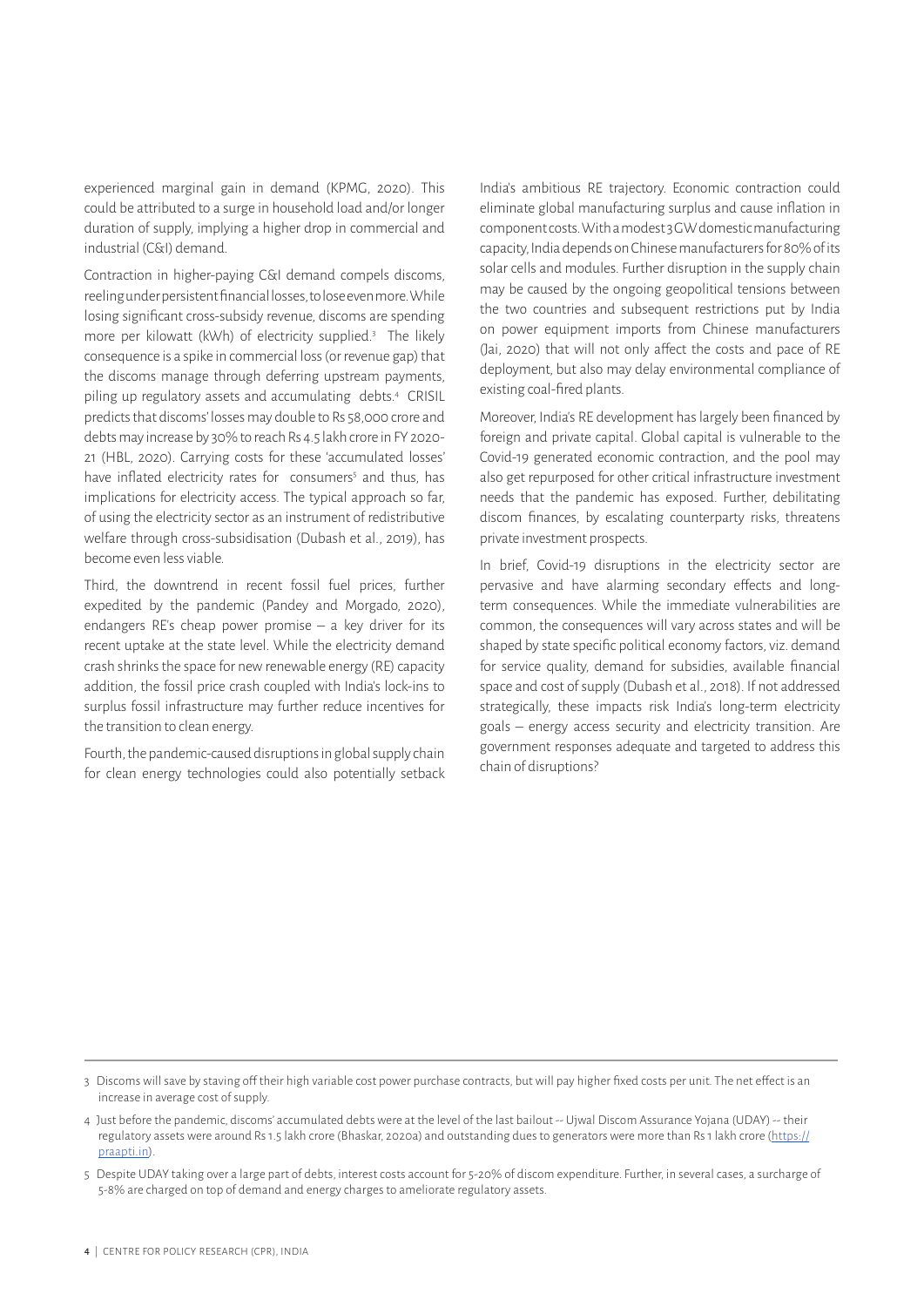## **III. Government Responses to the Disruptions**

Central and state governments have been swift to recognise the importance of electricity in the pandemic situation. While the states have flagged immediate risks, the Centre has planned measures to mitigate the effects. Since the announcement of the nation-wide lockdown, the Centre has issued more than two dozen notifications, broadly in four broad areas (See Table 1).

#### **Table 1: Key Responses from the Central Government**

| Focus<br>Area              | <b>Description</b>                                                                                                                                                                                                                                                                                                                                                                              |
|----------------------------|-------------------------------------------------------------------------------------------------------------------------------------------------------------------------------------------------------------------------------------------------------------------------------------------------------------------------------------------------------------------------------------------------|
|                            | Consider the costs and risks associated with fossil fuel in energy planning, and strategically use tax and subsidy instruments to<br>keep clean energy cost competitive against fossil energy.                                                                                                                                                                                                  |
| Operations<br>System       | Permission for construction of thermal and hydro power generation projects. (MoP, April 20)                                                                                                                                                                                                                                                                                                     |
|                            | Essential service status to RE plants; permissions for material and workforce movement. (MNRE, March 26)<br>п                                                                                                                                                                                                                                                                                   |
|                            | Treat delay on account of supply chain disruptions as Force Majeure; implementing agencies may grant suitable extension to the<br>п<br>developers on the basis of documentary evidence (MNRE, March 20). A blanket extension for the period of lockdown plus 30<br>days to all ongoing projects (MNRE, April 21).                                                                               |
|                            | 'Must-run' status of RE remains unchanged during lockdown and payments to RE generators to be done regularly as per exist-<br>п<br>ing procedure. Allow invoice over email and if joint meter reading is not possible, discoms may choose to pay on the basis of the<br>invoice for the previous month or the same month in previous year. (MNRE, April 01 & 04)                                |
| Renewable Energy           | States and ports are requested to identify land parcels of 50-500 acres for setting up RE manufacturing and export services hub.<br>п<br>(MNRE, April 12)                                                                                                                                                                                                                                       |
|                            | Solar PV manufacturing and advanced cell battery storage are announced as 'new champion sectors', to be supported by incen-<br>п<br>tive schemes. (MoF, May 16)                                                                                                                                                                                                                                 |
|                            | CIL allows the facility of 'Usance Letter of Credit' instead of cash advance for both power and non-power customers. (MoC, April<br>п<br>O9)                                                                                                                                                                                                                                                    |
|                            | The coal secretary wrote to power secretary to ensure that TPPs do not restrict intake of coal from CIL (April 03). The coal minis-<br>п<br>ter wrote to chief ministers asking them not to import coal and take domestic supply from CIL.                                                                                                                                                      |
|                            | TPPs are advised to reduce import of coal for blending purpose and replace it with domestic coal. (MoP, April 28)<br>$\blacksquare$                                                                                                                                                                                                                                                             |
|                            | Coal is identified as a 'champion sector' to pump in investments, increase production and generate jobs. The Centre makes<br>п<br>provision for Rs 50,000 crore to develop coal infrastructure and opens up the sector for commercial mining. (MoF, May 16)                                                                                                                                     |
| Coa                        | CIL has asked the government to lower railway freight rate to boost its supply volume.<br>ш                                                                                                                                                                                                                                                                                                     |
|                            | Power may be scheduled to discoms with 50% payment security till June 30, 2020. (MoP, March 27)<br>п                                                                                                                                                                                                                                                                                            |
|                            | Central generation and transmission companies to continue supply even to discoms with large outstanding dues. Direction to<br>п<br>provide a 3-month moratorium on discoms' payments to generation and transmission companies. (MoP, March 28) Obligation<br>to pay within 45 days remain unchanged and reduced late payment charge applicable only during March 24-June 30. (MoP,<br>April 06) |
|                            | Rs 90,000 crore liquidity injection for discoms under Atma Nirbhar Bharat Abhiyan (MoF, May 16)<br>п                                                                                                                                                                                                                                                                                            |
|                            | PFC and REC to offer special long-term (up to 10 years) transition loans in two tranches of Rs 45,000 crore each, against<br>guarantees by state governments.                                                                                                                                                                                                                                   |
|                            | The money on offer to be used for payment of discoms' outstanding dues to generation and transmission companies.<br>$\bullet$                                                                                                                                                                                                                                                                   |
| <b>Electricity Discoms</b> | Defer the fixed charges on power not scheduled from central power plants during lockdown, to be paid in three interest free<br>instalments in the subsequent months. Suggested 20-25% rebate on fixed cost for power supplied from central plants and<br>interstate transmission charges for the lockdown period. (MoP, May 15)                                                                 |
|                            | Electricity distribution is identified as a 'champion sector' to unleash investments and generate jobs. (MoF, May 16)                                                                                                                                                                                                                                                                           |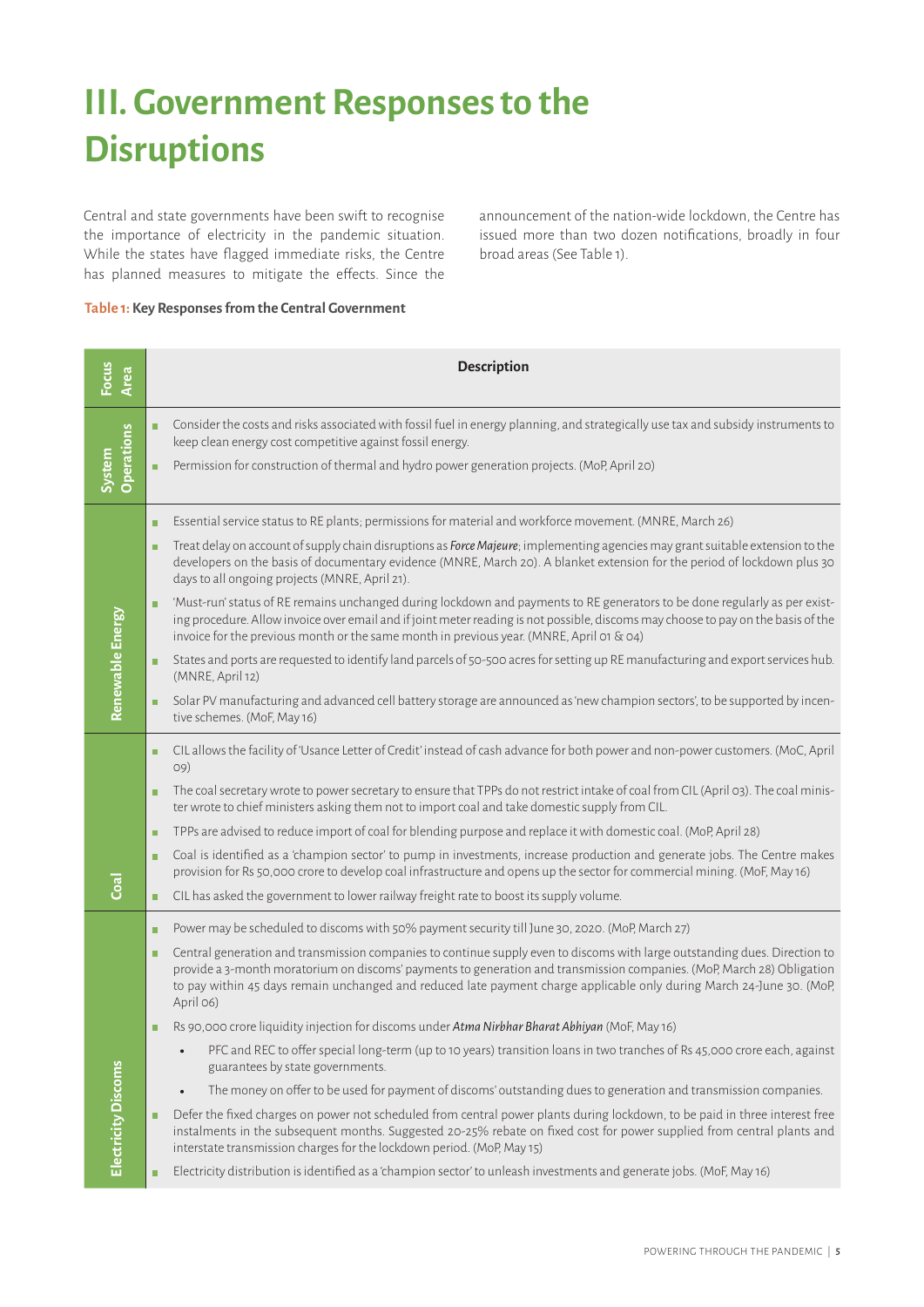First, recognition of electricity as an 'essential service' and continuation of supply during the lockdown is a sensible decision. While the Union Ministry of Power (MoP) exempted movements for generation and transmission from lockdown restrictions, states have deferred bill payment due dates to ensure electricity access to citizens.

Second, Centre's efforts on RE listed in Table 1 are important signals in favour of the electricity transition. The Ministry of New and Renewable Energy (MNRE) has asserted that there is no slowdown for RE, by continuing business as usual in tendering process.<sup>6</sup> Recent modifications in the ultra mega solar power projects scheme, allowing generation-linked incentives for participating states, may help to get the hesitant states on board.<sup>7</sup> Further, there is a greater push for domestic manufacturing of clean energy equipment to address the supply chain vulnerability (IANS, 2020). However, these efforts lack adequate attention to staving off the effects of demand drop and dealing with consequential effects like growing counterparty risks and a potential financing crunch.

Third, the Centre continues its protective impulse on coal seeking to maintain production, promote sales and substitute imports - likely because workers, some poorer states, and key sectors like railways are heavily dependent on the coal economy. The simultaneous push for coal protection and RE penetration shows lack of policy coherence and can possibly be explained by diffused responsibilities across line ministries and diluted accountability to long-term electricity goals.

Fourth, the liquidity support is essentially a debt swap that seeks to help the discoms by converting high penalty outstanding dues into low interest debts. However, states are not willing to guarantee repayment and, as of end-June 2020, there were few takers (Chatterjee, 2020). This ad hoc fiscal measure does not address the critically constrained financial space at the state level. Ironically, discoms' outstanding dues are as much as their receivables from the state governments, which collectively owe about Rs 57,000 crore towards subsidy payments and another Rs 54,000 crores towards electricity dues (Tripathi, 2020). Other waivers and moratoria are too little to compensate for discoms' losses.<sup>8</sup> Moreover, the discoms cannot use these rebates to cut their losses; the Centre has asked to pass the benefits on to electricity consumers.

Taken together, these measures do not consider the longterm pressures in the sector, and thus, fail short of a strategic approach to India's electricity future. The government responses appear to kick the can down the road. Bucking the rhetoric of 'self-reliance', this approach problematically seeks to restore the pre-Covid-19 low-level equilibrium in electricity.

- 6 Despite the lockdown, tendering for three critical RE projects were completed through virtual platforms. First, a 2 GW solar project auctioned by the National Hydro Power Co. Ltd.; second, a 400 MW tender that allows to split a single project into several wind and solar plants across the country, overbuild to ensure 80% capacity utilisation annually, and sell the excess power in the market; third, manufacturing linked solar contracts for 3 GW equipment manufacturing capacity and 12 GW generation capacity deployment. Besides, India discovered a record low solar tariff of Rs 2.36 per kWh in auction of another 2 GW capacity. Following the completion of auction on June 30, Minister R K Singh tweeted that "Covid-19 fails to halt the aggressive RE growth story."
- 7 MNRE, Modifications in the scheme for "Development of Solar Parks and Ultra Mega Solar Projects", June 15, 2020, available at https://mnre.gov. in/img/documents/uploads/file\_f-1592551752084.pdf.
- 8 NTPC has offered to waive off Rs 1,363 crore and defer Rs 2,064 crore fixed charges to discoms (PTI, 2020).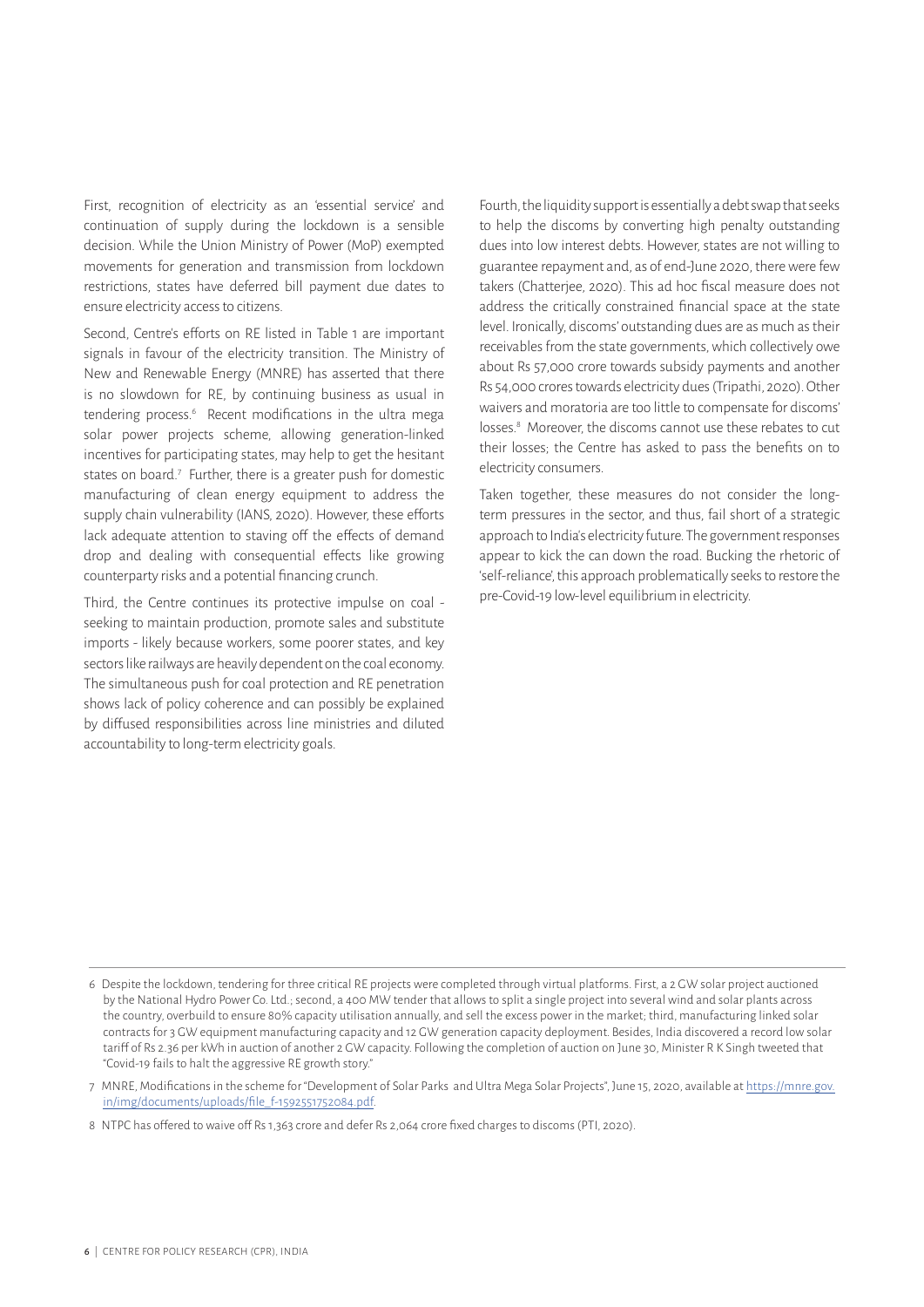## **IV. Long-Term Electricity Reform Agenda**

Despite, and perhaps, because of the disruptions, 2020 is a pivotal year for electricity in India. There has been substantial churn in the policy space over last few months. Amidst the pandemic, the Centre notified a proposal for legislative reforms seeking to update the electricity laws to keep pace with rapid developments in the sector. Simultaneously, a range of policy instruments (notably an update to the National Tariff Policy) and fiscal mechanism (a Rs 3.5 lakh crore financial restructuring plan) are being planned.<sup>9</sup> The risk is that these changes are being undertaken without a viable and coherent long-term vision for the sector, let alone one that internalises the challenges of Covid-19. Several aspects of long-term reform agenda remain perplexing.

First, the key focus of proposed legislative reforms is to improve economic viability of the sector, and thus, move to an investment friendly electricity system, but this approach fails to account for the political economy of the sector. The provisions include a stringent contract enforcement system and payment security mechanism between the generation and transmission companies and off-takers (discoms), micro-privatisation of distribution, cost-reflective tariff structure and reduction in cross-subsidisation (Swain et al., 2020). To facilitate the tariff reforms, an amendment to the National Tariff Policy is under consideration that seeks to drive a shift away from consumption category tariff to load and consumption based tariff (Singh, 2020). Further, the Centre has mandated a switch to prepaid smart meters for all in three years to ensure prepayment from consumers.

This approach fails to consider the politics around electricity tariffs in several ways. The objective of cross-subsidy reduction seems rhetorical: suggested tariff structure as presented in a 2018 proposal<sup>10</sup> - will still require high consuming consumers to pay more. The only beneficiary are small business consumers who are currently paying cross-subsidizing rates. Besides, electricity duties fixed by the state governments have been an additional instrument for progressive cross-subsidization in several states. The proposal to enforce prepayment on all is likely to create an unjust accountability structure and hurt the poorest – the poor are accountable for payment, but providers are not accountable for service (Swain, 2020). Planned switch from ratepayer subsidisation to taxpayer subsidisation does not consider the asymmetry in subsidy demands and financial

space in the states.

Second, the draft bill makes provision for a National Renewable Energy Policy for promotion of RE generation and to prescribe a minimum share of power purchase from various RE sources. A legislative mandate for RE is a welcome step. But it is short-sighted to pursue legislative backing without a larger electricity transition vision and strategy that creates an enabling environment for penetration of RE as well as other clean energy technology options. The Centre's push for technology specific RE purchase obligation is misplaced in a country where states have a diverse resource base. In the absence of adequate generation resources, the targets may not be complied with and high penalties may promote non-cooperation from the state governments.

Third, current reform proposals have a strong centralising tendency with problematic governance overtones (Swain et al., 2020). Over past two and half decades of reform interventions, states have often failed to achieve the desired objectives. The variation in performance can be explained by diverse political and economic factors (Dubash et al., 2018). Instead of fixing the process in the states, the proposed reform agenda seeks to redirect the responsibilities to the Centre. But the past two decades of Central intervention give little confidence that centralisation is a panacea to the sector's governance challenges.

The electricity reforms discourse tends to focus on the chronic sector challenges and how to fix the existing patterns, and by doing to so, it does not acknowledge the opportunities for new configurations of technologies, institutions and politics around electricity. Ironically, the reform agenda shaped in times of a pandemic fails to internalise the challenges and insights from Covid-19 experience.

A long-term vision should build on the learnings from the Covid-19 period, which, while being disruptive, offers insights for structural reforms in the power sector. First, the lockdown provides a test case for impending load migration from discoms. As RE has become cost competitive and predictable, the chances have increased that high-paying consumers will move off-grid. The lockdown provided an indication of the consequences when C&I consumers no longer cross-subsidise agriculture and households. This

9 CII, CEOs Digital Interaction with Hon'ble Minister, Shri R K Singh, May 15, 2020, available at https://www.youtube.com/watch?v=vXWCowolWso

<sup>10</sup> Ministry of Power, Proposed amendments in Tariff Policy, September 10, 2018, available at https://powermin.nic.in/sites/default/files/webform/ notices/Seeking\_comments\_on\_revised\_provision\_at\_Para.pdf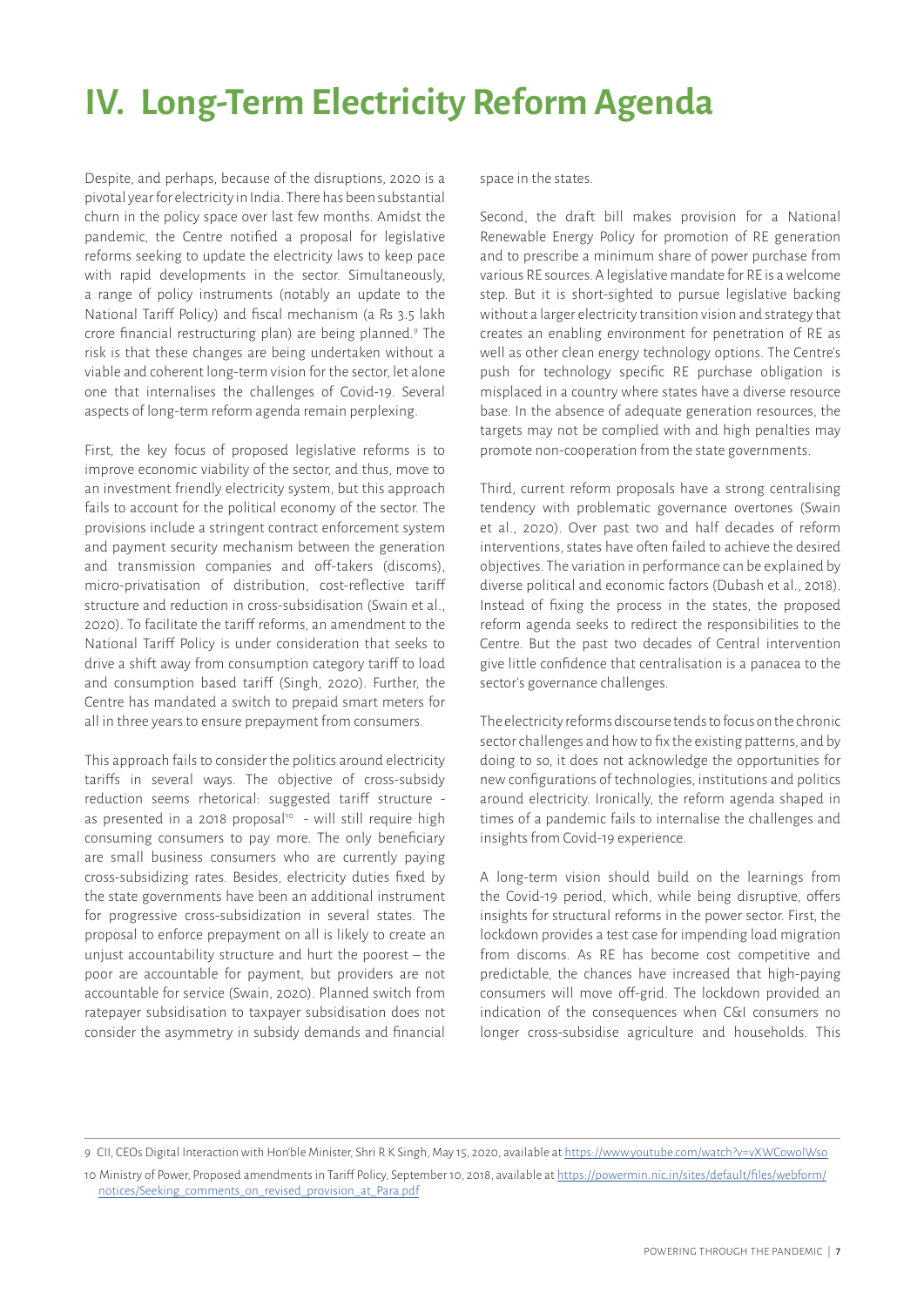creates an impetus to find alternative ways to manage subsidy demands. Second, the crisis creates a stimulus to find technology fixes to disruptions in system operation. In an unintended development, Prime Minister's call for lights out for 9 minutes on April 5, was an exemplary test of grid balancing under sudden demand variation by 27% (31 GW) (POSOCO, 2020). A comparable disruption occurred on supply side, on April 21, when annular solar eclipse plunged solar generation by 12 GW (Bhaskar, 2020b). The grid's ability to balance on both instances may help to assuage

the concerns about the integration of variable RE. In another example, smart meters, being pushed to ensure prepayment and check discoms' loss, may be used to build the resilience of discoms in billing and collection.

The way forward must seek to break free from the patterns that ail and seek to build on the reforms that enable a transition. We discuss a structural approach in the next section.

## **V. Towards a Resilient Electricity Future**

The combination of Covid-19 disruptions, technologicaldriven cost reductions in RE, and the longstanding financial and governance problems of the sector combine to create a 'critical juncture'<sup>11</sup> for the sector. This is the moment to envision a new, and alternative configuration of technology, institutions and politics that could transform Indian electricity (Dubash et al., 2019). Our focus should not be on restoring the pre-Covid-19 patterns and underlying lowlevel equilibrium in electricity. Rather, we must use this critical juncture to fast forward positive reforms and overdue structural changes to achieve the long-term goals, and in the process, build a resilient electricity future. While this is a longer-term and complex conversation, here we suggest two pathways toward these goals in a Covid-19 impacted world. While these are illustrative, they give an indication of the kind of change in mindset required, so that electricity policies are based on future-oriented visions, rather than short-term band-aids.

#### Electricity as an Instrument of a Productive and Resilient Rural Economy

A low-level equilibrium trap in electricity distribution -- poor quality, poor payment, populist politics -- has been a longstanding policy concern. Successive reform prescriptions have prioritised economic viability of the business as the only way to improve electricity services for citizens and businesses, and thus achieve electricity access security. Covid-19 makes this equilibrium even more unviable and provides a test case of what happens when electricitycentred redistributive welfarism falls apart. This necessitates a shift in India's approach to electricity access security and find alternative ways to manage subsidy demands. Below are two options that can, while reinforcing each other, enable a shift from subsidising minimal welfare through electricity to enhancing productivity by subsidising fixed costs for clean energy infrastructure to the poor.

First, drive a shift away from 'redistributive welfarism' (that prioritizes subsidised tariffs for the poor while compromising on the quality of service) to 'productive power' that empowers and enables the poor to pay for better quality service through productive use of electricity (Swain and Dubash, 2019). This will require a comprehensive strategy that seeks to complement reliable electricity supply to rural areas with targeted interventions to mobilise its productive use. In designing a strategy, insights can be drawn from the experience of strategically bundling rural electrification with promotion of electricity-powered irrigation and agricultural innovations during 1970s and 1980s, and its productive impacts on rural livelihoods and national food security (Barnes, 2014; Swain and Charnoz, 2012). Simultaneously, understanding subsequent politicisation of this approach leading to the anarchy around electricity pricing and groundwater usage is critical to avoid perverse lock-ins (Dubash, 2007). Another example is rural electrification in the USA in 1930s that prioritised productive use of electricity as well as local institution (cooperatives) building for ownership and management of the electric grid- a model that has been replicated in several developing countries (Barnes, 2007) and also inspired India's initial thinking on electrification. The Central and state governments in India are already committed to reliable supply for all; the next step is to promote rural industries and businesses (such as

11 Critical juncture is a situation of uncertainty entailing decisions and developments that "establish certain directions of change and foreclose others in a way that shapes politics for years to come" (Collier and Collier, 2002: 27).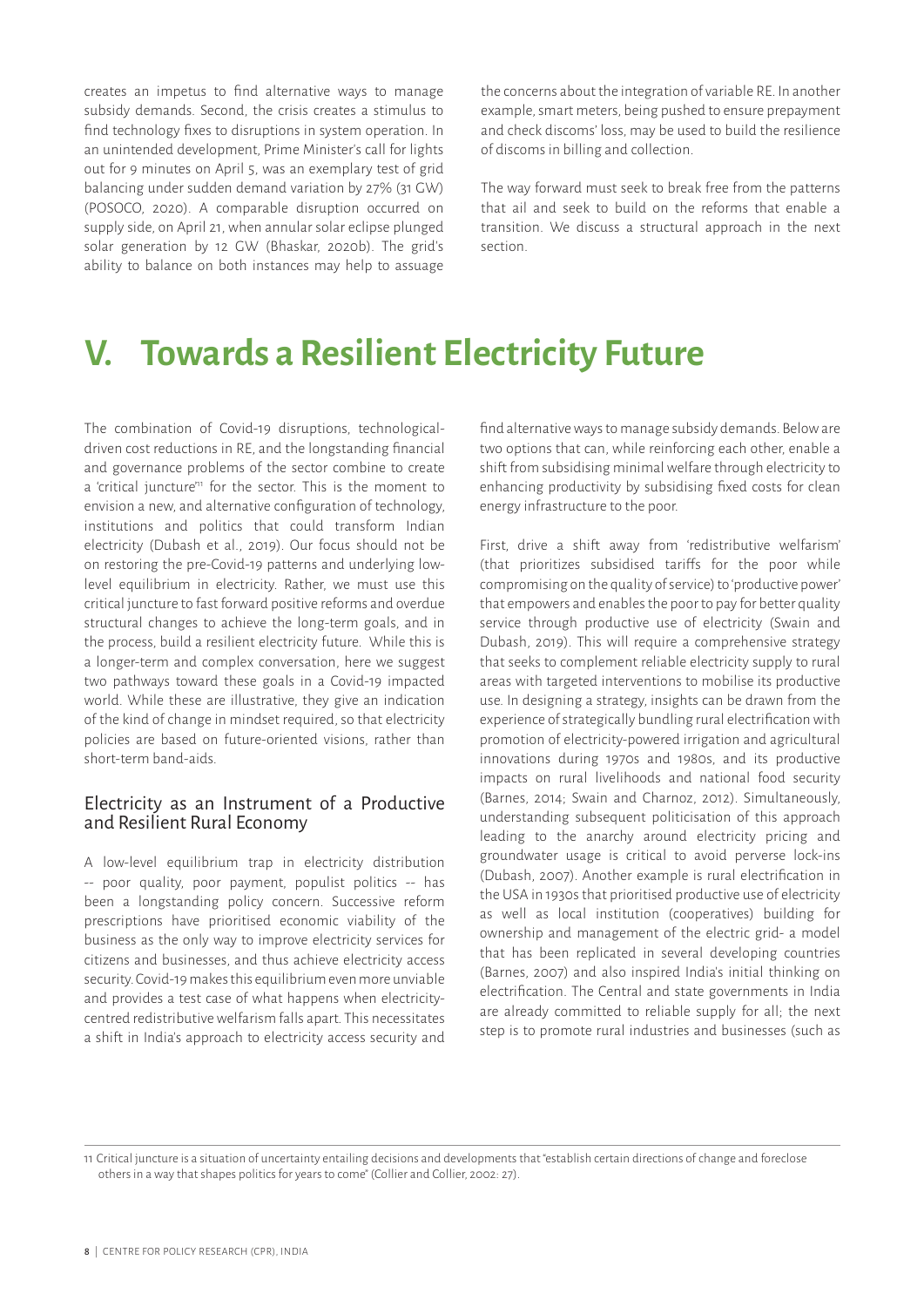agro-processing and cottage industries) with the required financial and infrastructure support. While ensuring electricity access security and enhancing electricity demand, such an approach can help to build resilient rural economies that are critical to post-pandemic economic recovery.

Second, a parallel approach would be to shift away from recurring and inevitably rising tariff subsidies to onetime clean energy infrastructure support for targeted beneficiaries. There are some efforts to deliver the low-cost benefits of RE directly to the poor through capital subsidies for solar home systems, solar pumps and solar agricultural feeders, thus reducing the growing subsidy burden.12 These efforts need to be prioritised, ramped up and redesigned to incentivise productive use of electricity. The shift from electricity tariff subsidy to electricity infrastructure subsidy for RE not only ensures access security for the poor but also reduces the need for ratepayer cross-subsidies while accelerating the electricity transition. Moreover, expedited RE deployment through these interventions could stimulate the domestic component manufacturing industry and generate larger developmental co-benefits.

These paths to energy access security would admittedly require large government spending at a time of fiscal crunch. Yet, the reward is equally large: the transformative potential to propel a rural-led growth trajectory, and thereby, gradually offset recurring demands for state-sponsored welfare spending.

#### Electricity Transition for Productive Recovery

In planning post-Covid-19 recovery, electricity transition as a growing economic activity could be a catalytic force for rebooting the economy while redirecting electricity in the direction of more resilience. During past few months, there has been several developments in favour of RE. India needs a strategic approach to stay on course for the transition.

First, domestic manufacturing of clean energy technologies is critical to meet India's transition targets. The government has already identified solar PV and advanced battery cell manufacturing as 'new champion sectors' and plan to put in place incentive schemes for these industries. It could go further to plan a green industrial policy approach (Dubash, 2019) that supports innovation and addresses distributive questions. In absence of a comprehensive strategy, targets are proclaimed without anticipating supporting policies and ecosystem. For example, despite being a frontrunner in RE promotion, India has one of the lowest number of RE patents.13 Another example is the mismatch in component manufacturing and deployment: solar with 3 GW manufacturing capacity had about 7 GW deployment annually, while wind with 10 GW manufacturing capacity had 2 GW deployment over 2019 and 2020. A broad approach to domestic manufacturing would fix these discrepancies and help to accelerate the transition, while creating jobs and contributing to reboot the economy.

Second, the current situation could potentially be ameliorated by accelerated retirement of old and inefficient coal-fired plants, a topic that is increasingly discussed (Gadre et al., 2020; Ghosh and Raha, 2020; Shrimali, 2020). Unfavourable structure of power purchase agreements and variable cost-based scheduling has led to a situation where inefficient plants are in use while new and efficient plants are unutilised. The National Electricity plan has identified 48 GW of coal capacity to be retired by 2027. The Centre has advised retirement of polluting plants, with emissions higher than pre-set norms. It could go further to expedite the retirements by developing a timebound strategy based on adequate consideration of economic, environmental and political consequences. Depending on the specifics of particular states, it is a likely win-win opportunity: retirement of old plants will create space for additional clean energy as well as put currently unutilised efficient coal-fired plants in use. The latter in turn will ameliorate the stressed public capital (about 40 GW stressed coal capacity are locking in Rs 1.74 lakh crore capital) that can finance the electricity transition.

Third, the Centre has seized the moment with the oil price drop to increase excise duty on petrol and diesel to boost tax revenue. By contrast, it continues its protective impulse for coal with waivers and regulatory relaxations. The government need to consider costs and risks associated with fossil fuel and strategically use tax and subsidy instruments to keep clean energy cost competitive against devaluing fossil energy.

These are initial, and illustrative ideas toward using the critical juncture of the Covid-19 moment to induce longterm and structural changes toward a new and better equilibrium for Indian electricity. Much lies in the details. However, the first step is to develop a vision consistent with new developments in technology, the potential for new institutional arrangements and the shifting politics of a Covid-19 era, and subsequently to design policies and implementation strategies to achieve this vision.

<sup>12</sup> Pradhan Mantri Kisan Urja Suraksha evem Utthan Mahabhiyan (PM KUSUM) Scheme and Grid Connected Solar Rooftop Programme are two notable interventions supported by central budgetary support and provisions for matching support from the states.

<sup>13</sup> By 2016, India had 1,415 RE patents as compared to 6,853 by Brazil, 157,725 by China, 22,803 by Germany and 90, 837 by USA (http://resourceirena. irena.org/).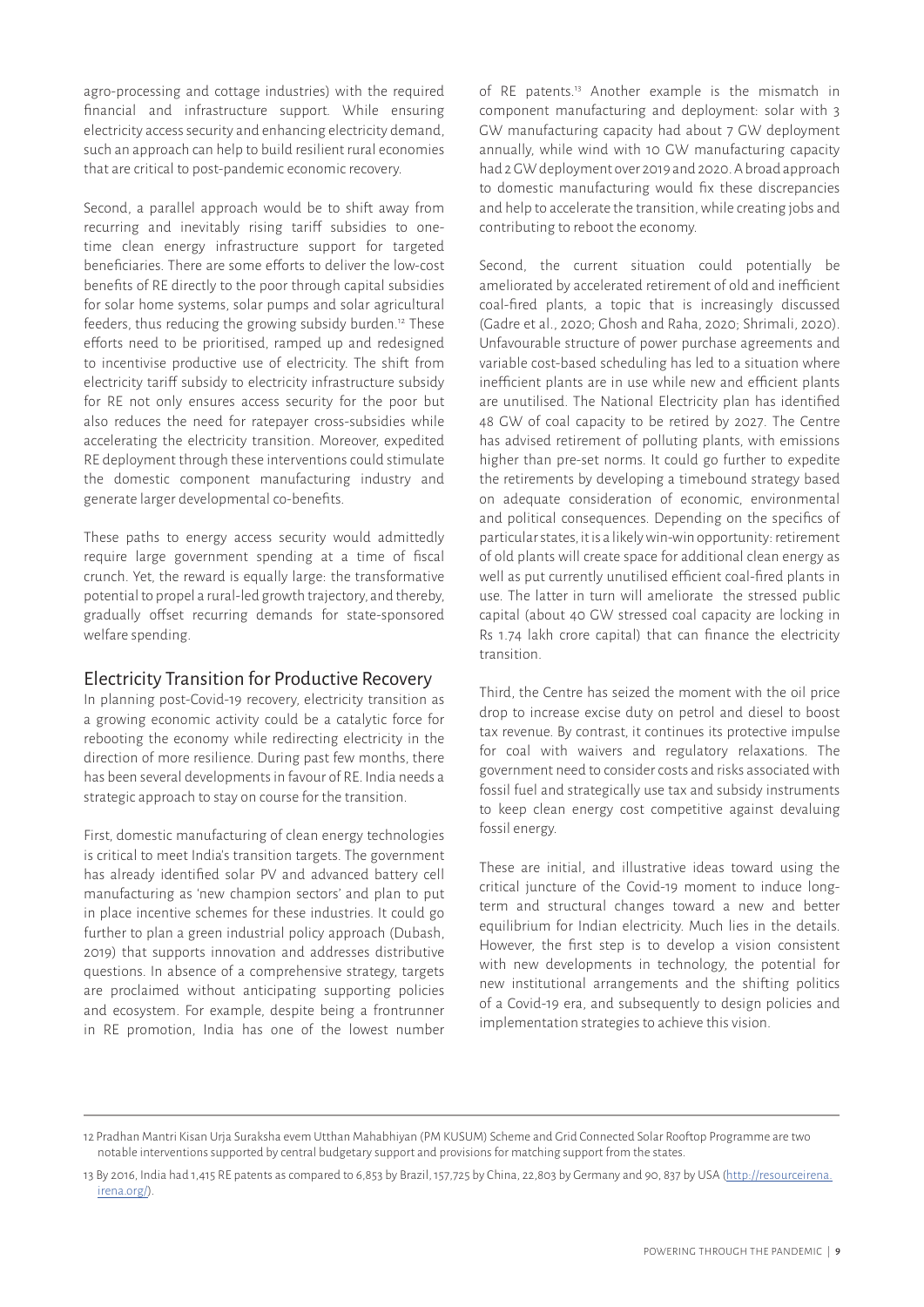#### **REFERENCES**

ANI. 2020. "COVID-19: Odisha Govt Writes to Centre with Suggestions to Ease Burden of Power Sector in State." Economic Times, April 9, 2020. Available at https://economictimes. indiatimes.com/small-biz/productline/power-generation/covid-19 odisha-govt-writes-to-centre-with-suggestions-to-ease-burdenof-power-sector-in-state/articleshow/75061261.cms?from=mdr, accessed on June 20, 2020.

Barnes, Douglas F. 2007. The Challenges of Rural Electrification: Strategies for Developing Countries. Washington DC: Resources for the Future.

———. 2014. Electric Power for Rural Growth: How Electricity Affects Life in Developing Countries. Second Edition. Washington DC: Energy for Development.

Bhaskar, Utpal. 2020a. "States Making Inadequate Subsidy Payments to Struggling Discoms." Mint, February 9, 2020. Available at https://www.livemint.com/news/india/statesmaking-inadequate-subsidy-payments-to-strugglingdiscoms-11581269555741.html, accessed on June 20, 2020.

———. 2020b. "India Records 12 GW Drop in Solar Power Generation during Eclipse." Mint, June 21, 2020. Available at https:// www.livemint.com/industry/energy/india-records-12-gw-dropin-solar-power-generation-during-eclipse-11592737672017.html, accessed on July 01, 2020.

Chandrashekhar, B. 2020. "Consumers Rue Big Bills as Discoms Fail to Convince Them." The Hindu, June 13, 2020. Available at https:// www.thehindu.com/news/cities/Hyderabad/consumers-ruebig-bills-as-discoms-fail-to-convince-them/article31822468.ece, accessed on June 20, 2020.

Chatterjee, Anupam. 2020. "Why Most Discoms Are yet to Get State Govt Nod for PFC-REC Loans." Financial Express, June 30, 2020. Available at https://www.financialexpress.com/industry/why-mostdiscoms-are-yet-to-get-state-govt-nod-for-pfc-rec-loans/2007939/, accessed on July 01, 2020.

CNBC-TV18. 2020. "Coronavirus Effect: Consumers across India Receive Inflated Electricity Bills for Lockdown Months." CNBC-TV18, June 10, 2020. Available at https://www.cnbctv18.com/energy/ coronavirus-effect-consumers-across-india-receive-inflatedelectricity-bills-for-lockdown-months-6102061.htm, accessed on June 20, 2020.

Collier, R.B., Collier, D., 2002. Shaping the political arena: Critical junctures, the labor movement, and regime dynamics in Latin America. Second Edition. Notre Dame: University of Notre Dame Press.

Dubash, Navroz K. 2007. "The Electricity-Groundwater Conundrum: Case for a Political Solution to a Political Problem." Economic and Political Weekly 42 (52): 45–55.

———. 2019. "Green Industrial Policy Is a Timely Idea for India to Explore." Hindustan Times, March 5, 2019. Available at https://www. hindustantimes.com/columns/green-industrial-policy-is-a-timelyidea-for-india-to-explore/story-ex4GEnUAOz6XrhI7JvJz8M.html, accessed on June 20, 2020.

Dubash, Navroz K, Sunila S Kale, and Ranjit Bharvirkar, eds. 2018. Mapping Power: The Political Economy of Electricity in India's States. New Delhi: Oxford University Press.

Dubash, Navroz K, Ashwini K Swain, and Parth Bhatia. 2019. "The Disruptive Politics of Renewable Energy." The India Forum, no. July 05.

Express News Service. 2020. "Orissa High Court Notice to Government over Exemption of Power Bills." The New Indian Express, April 30, 2020. Available at https://www.newindianexpress. com/states/odisha/2020/apr/30/orissa-high-court-notice-togovernment-over-exemption-of-power-bills-2137185.html, accessed on June 20, 2020.

Gadre, Rohit, Atin Jain, Shantanu Jaiswal, Vandana Gombar, and Dario Traum. 2020. India's Clean Power Revolution: A Success Story with Global Implications. Bloomberg NEF.

Ghosh, Arunabha, and Shuva Raha. 2020. Jobs, Growth and Sustainability: A New Social Contract for India's Recovery. New Delhi: Council on Energy, Environment and Water.

HBL. 2020. "Weak Power Demand, Huge Losses: Discoms' Debt May Spike This Fiscal." Hindu BusinessLine, June 5, 2020. Available at https://www.thehindubusinessline.com/economy/weakpower-demand-huge-losses-discoms-debt-may-spike-this-fiscal/ article31760925.ece, accessed on June 20, 2020.

IANS. 2020. "Govt Working on Mega Plan to Triple Solar Manufacturing Capacity." ET Energyworld, July 4, 2020. Available at https://energy.economictimes.indiatimes.com/news/renewable/ govt-working-on-mega-plan-to-triple-solar-manufacturingcapacity/76786536, accessed on July 07, 2020.

Jai, Shreya. 2020. "Modi Govt Bans Power Gear Imports from China amid Border Stand-Off." Business Standard, July 4, 2020. Available at https://www.business-standard.com/article/economy-policy/ modi-govt-bans-power-gear-imports-from-china-amid-borderconflict-120070301568\_1.html, accessed on July 07, 2020.

KPMG. 2020. "Power Demand and Supply Analytics Pre and Post Covid-19 Lockdown." KPMG.

Mishra, Twesh. 2020a. "Lockdown Shock: Residential, Commercial Consumers Suffer High Electricity Bills in Delhi." Hindu BusinessLine, May 3, 2020. Available at https://www. thehindubusinessline.com/economy/lockdown-shock-residentialcommercial-consumers-suffer-high-electricity-bills-in-delhi/ article31494545.ece, accessed on June 20, 2020.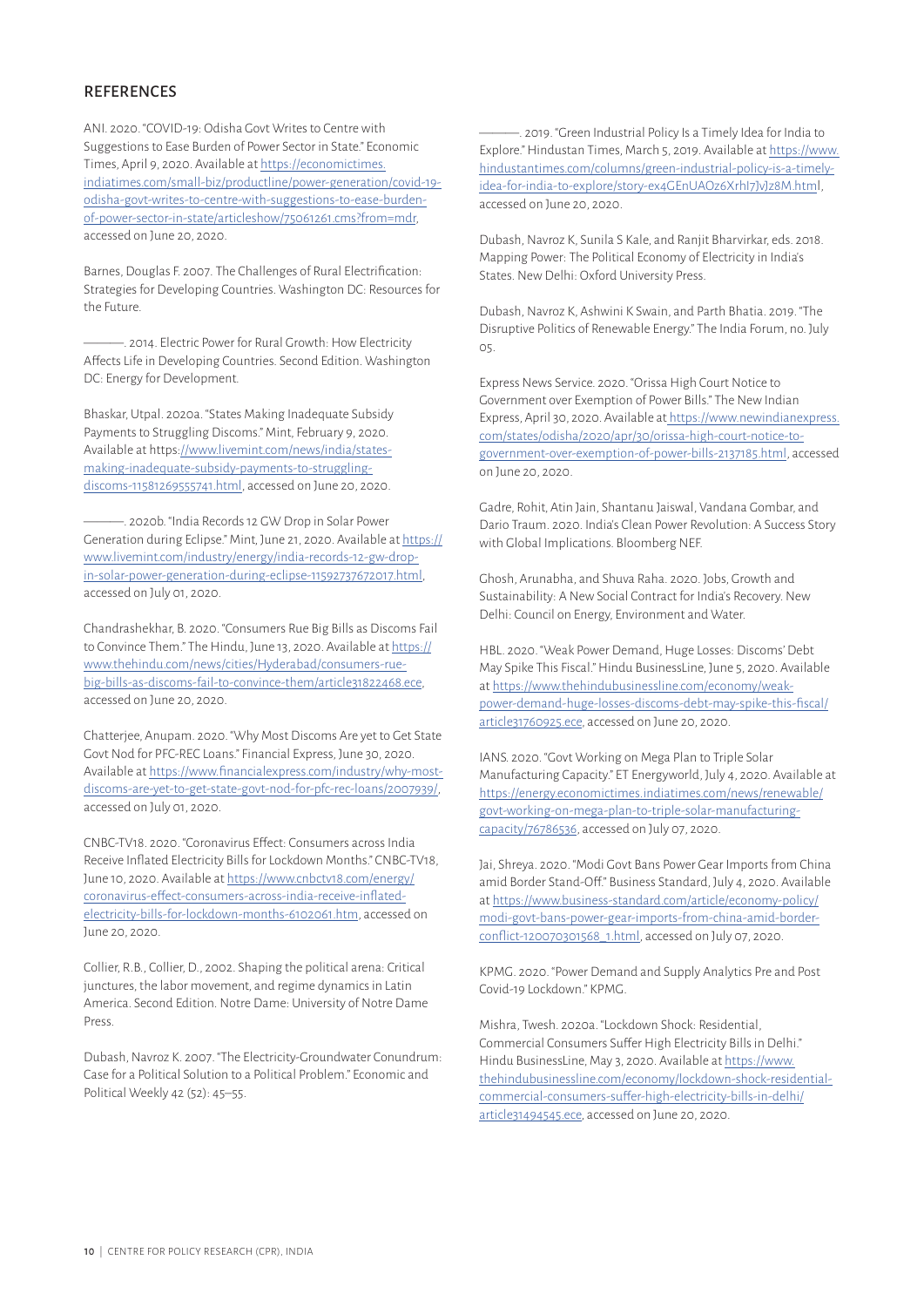———. 2020b. "Delhi Government Urged to Waive off Electricity Bills during Lockdown." Hindu BusinessLine, May 5, 2020. Available at https://www.thehindubusinessline.com/news/national/delhigovernment-urged-to-waive-off-electricity-bills-during-lockdown/ article31508306.ece, accessed on June 20, 2020.

Pandey, Aalok, and David Morgado. 2020. "Historic Low Oil Prices—Not an Immediate Threat to Renewables, But World Must Not Lose Green Momentum." Asian Infrastructure Investment Bank (blog). April 23, 2020. Available at https://www.aiib.org/en/ news-events/media-center/blog/2020/Historic-Low-Oil-Prices-Notan-Immediate-Threat-to-Renewables-But-World-Must-Not-Lose-Green-Momentum.html, accessed on June 20, 2020.

POSOCO. 2020. Report on Pan India Lights Off Event (9 PM 9 Minutes) on 5th April 2020. New Delhi: Power System Operation Corporation Limited.

PTI. 2020. "NTPC to Give Rs 1,363 Crore Rebate on Fixed Charges to Discoms." Economic Times, June 10, 2020. Available at https:// economictimes.indiatimes.com/industry/energy/power/ntpcto-give-rs-1363-crore-rebate-on-fixed-charges-to-discoms/ articleshow/76308543.cms, accessed on June 20, 2020.

Raghavendra, V. 2020. "Central Help Sought to Bail out Discoms." The Hindu, March 26, 2020. Available at https://www.thehindu. com/news/national/andhra-pradesh/central-help-sought-to-bailout-discoms/article31168111.ece, accessed on June 20, 2020.

Shrimali, Gireesh. 2020. "Making India's Power System Clean: Retirement of Expensive Coal Plants." Energy Policy 139 (April). Singh, Sarita. 2020. "In Biggest Consumer-Centric Reforms, Govt Proposes to End Power Tariff Differentiation among Consumers." Economic Times, June 2, 2020. Available at https://economictimes. indiatimes.com/industry/energy/power/power-tariffdifferentiation-among-consumers-may-end/articleshow/76143537. cms?from=mdr, accessed on June 20, 2020.

Swain, Ashwini K. 2020. "Not so Smart Meters." Indian Express, March 19, 2020. Available at https://indianexpress.com/article/ opinion/columns/smart-meters-ministry-of-power-6320887/, accessed on June 20, 2020.

Swain, Ashwini K, Parth Bhatia, Ira Sharma, Sarada Prasanna Das, and Navroz K Dubash. 2020. "Comments on the Draft Electricity (Amendment) Bill, 2020." New Delhi: Centre for Policy Research. Available at https://cprindia.org/research/papers/comments-draftelectricity-amendment-bill-2020, accessed on June 20, 2020.

Swain, Ashwini K, and Olivier Charnoz. 2012. "In Pursuit of Energy Efficiency in India's Agriculture: Fighting 'Free Power' or Working with It?" AFD Working Paper 126. Paris: Agence Francaise De Development.

Swain, Ashwini K, and Navroz K Dubash. 2019. "Beyond Poles and Wires: How to Keep the Electrons Flowing?" In Policy Challenges 2019-2024, edited by CPR. New Delhi: Centre for Policy Research.

Tripathi, Bhaskar. 2020. "India's Covid-19 Bailout Package May Fail to Reform the Power Sector." Scroll.In, May 22, 2020. Available at https://scroll.in/article/962559/indias-covid-19-bailout-packagemay-fail-to-reform-the-power-sector, accessed on June 20, 2020.